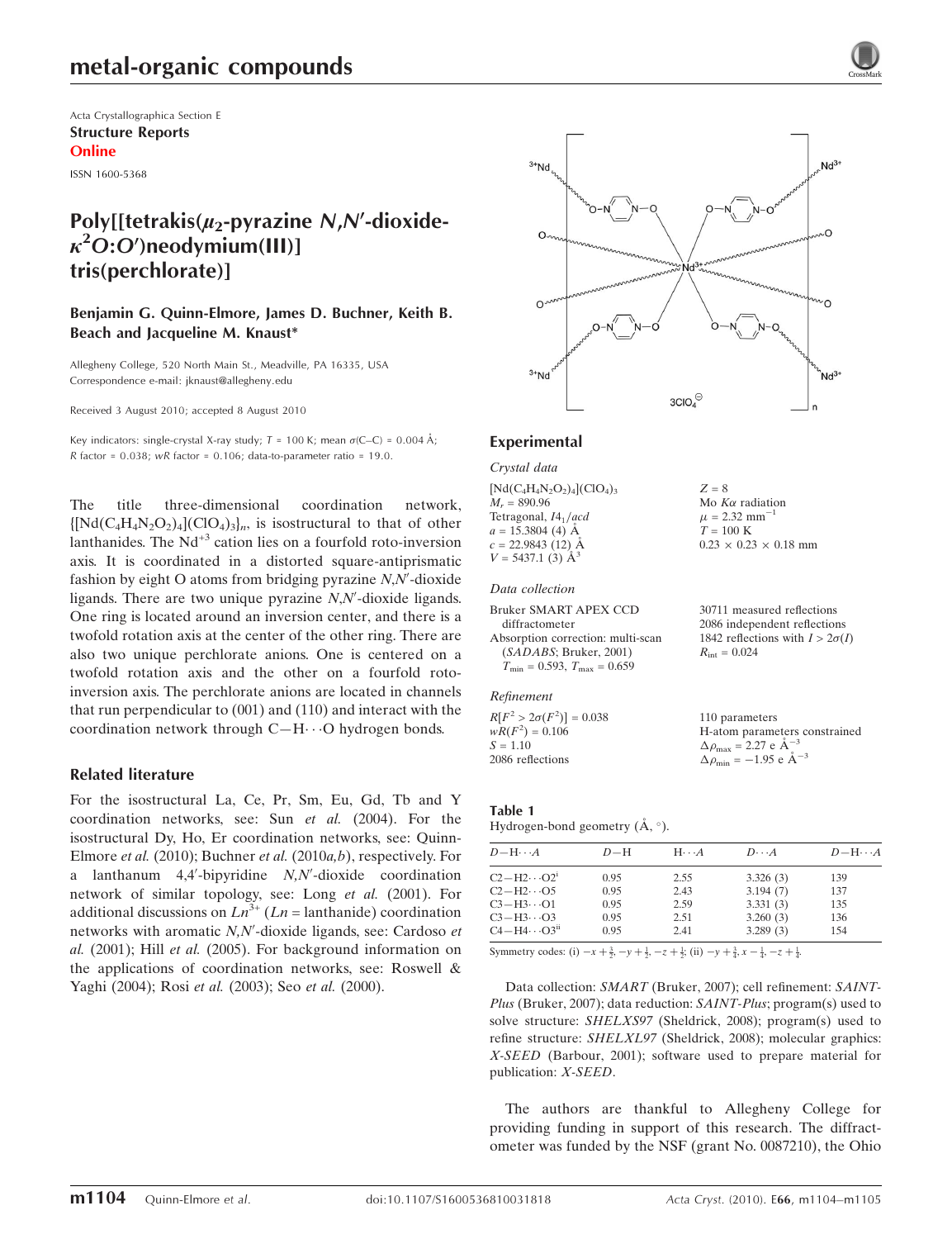Board of Regents (grant No. CAP-491) and by Youngstown State University. The authors would like to acknowledge Youngstown State University and the STaRBURSTT Cyber-Instrumentation Consortium for assistance with the crystallography.

Supplementary data and figures for this paper are available from the IUCr electronic archives (Reference: ZL2298).

#### References

- [Barbour, L. J. \(2001\).](https://scripts.iucr.org/cgi-bin/cr.cgi?rm=pdfbb&cnor=zl2298&bbid=BB1) J. Supramol. Chem. 1, 189–191.
- Bruker (2001). SADABS. [Bruker AXS Inc., Madison, Wisconsin, USA.](https://scripts.iucr.org/cgi-bin/cr.cgi?rm=pdfbb&cnor=zl2298&bbid=BB2)
- Bruker (2007). SMART and SAINT-Plus[. Bruker AXS Inc., Madison,](https://scripts.iucr.org/cgi-bin/cr.cgi?rm=pdfbb&cnor=zl2298&bbid=BB3) [Wisconsin, USA.](https://scripts.iucr.org/cgi-bin/cr.cgi?rm=pdfbb&cnor=zl2298&bbid=BB3)
- [Buchner, J. D., Beach, K. B. & Knaust, J. M. \(2010](https://scripts.iucr.org/cgi-bin/cr.cgi?rm=pdfbb&cnor=zl2298&bbid=BB4)a). Acta Cryst. E66, m1108– [m1109.](https://scripts.iucr.org/cgi-bin/cr.cgi?rm=pdfbb&cnor=zl2298&bbid=BB4)
- [Buchner, J. D., Beach, K. B. & Knaust, J. M. \(2010](https://scripts.iucr.org/cgi-bin/cr.cgi?rm=pdfbb&cnor=zl2298&bbid=BB5)b). Acta Cryst. E66, m1110– [m1111.](https://scripts.iucr.org/cgi-bin/cr.cgi?rm=pdfbb&cnor=zl2298&bbid=BB5)
- Cardoso, M. C. C., Zinner, L. B., Zukerman-Scheptor, J., Araújo Melo, D. M. & [Vincentini, G. J. \(2001\).](https://scripts.iucr.org/cgi-bin/cr.cgi?rm=pdfbb&cnor=zl2298&bbid=BB6) J. Alloys Compd, 323–324, 22–25.
- Hill, R. J., Long, D. L., Champness, N. R., Hubberstry, P. & Schröder, M. (2005). [Acc. Chem. Res.](https://scripts.iucr.org/cgi-bin/cr.cgi?rm=pdfbb&cnor=zl2298&bbid=BB7) 38, 335–348.
- Long, D. L., Blake, A. J., Champness, N. R., Wilson, C. & Schröder, M. (2001). [Angew. Chem. Int. Ed.](https://scripts.iucr.org/cgi-bin/cr.cgi?rm=pdfbb&cnor=zl2298&bbid=BB8) 40, 2444–2447.
- [Quinn-Elmore, B. G., Beach, K. B. & Knaust, J. M. \(2010\).](https://scripts.iucr.org/cgi-bin/cr.cgi?rm=pdfbb&cnor=zl2298&bbid=BB9) Acta Cryst. E66, [m1106–m1107.](https://scripts.iucr.org/cgi-bin/cr.cgi?rm=pdfbb&cnor=zl2298&bbid=BB9)
- [Rosi, N. L., Eckert, J., Eddaoudi, M., Vodak, D. T., Kim, J., O'Keeffe, M. &](https://scripts.iucr.org/cgi-bin/cr.cgi?rm=pdfbb&cnor=zl2298&bbid=BB10) [Yaghi, O. M. \(2003\).](https://scripts.iucr.org/cgi-bin/cr.cgi?rm=pdfbb&cnor=zl2298&bbid=BB10) Science, 300, 1127–1129.
- [Roswell, J. L. C. & Yaghi, O. M. \(2004\).](https://scripts.iucr.org/cgi-bin/cr.cgi?rm=pdfbb&cnor=zl2298&bbid=BB11) Microporous Mesoporous Mater. 73, 3– [14.](https://scripts.iucr.org/cgi-bin/cr.cgi?rm=pdfbb&cnor=zl2298&bbid=BB11)
- [Seo, J. S., Whang, D., Lee, H., un, S. I., Oh, J., Jin Jeon, Y. J. & Kim, K. \(2000\).](https://scripts.iucr.org/cgi-bin/cr.cgi?rm=pdfbb&cnor=zl2298&bbid=BB12) Nature [\(London\),](https://scripts.iucr.org/cgi-bin/cr.cgi?rm=pdfbb&cnor=zl2298&bbid=BB12) 404, 982–986.
- [Sheldrick, G. M. \(2008\).](https://scripts.iucr.org/cgi-bin/cr.cgi?rm=pdfbb&cnor=zl2298&bbid=BB13) Acta Cryst. A64, 112–122.
- [Sun, H. L., Gao, S., Ma, B. Q., Chang, F. & Fu, W. F. \(2004\).](https://scripts.iucr.org/cgi-bin/cr.cgi?rm=pdfbb&cnor=zl2298&bbid=BB14) Microporous [Mesoporous Mater.](https://scripts.iucr.org/cgi-bin/cr.cgi?rm=pdfbb&cnor=zl2298&bbid=BB14) 73, 89–95.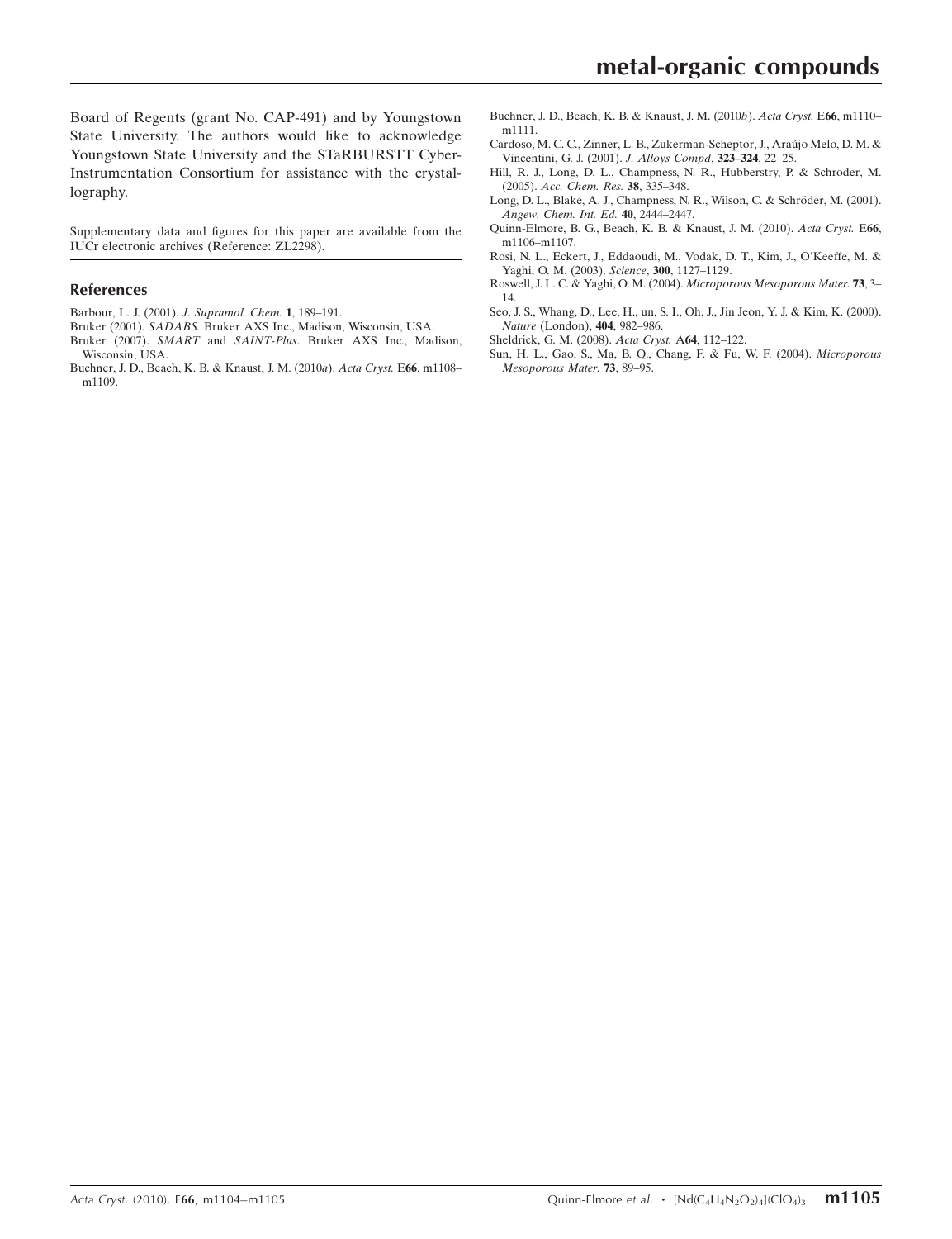## **supporting information**

*Acta Cryst.* (2010). E**66**, m1104–m1105 [https://doi.org/10.1107/S1600536810031818] **Poly[[tetrakis(***µ***2-pyrazine** *N***,***N***′-dioxide-***κ***<sup>2</sup>** *O***:***O***′)neodymium(III)] tris- (perchlorate)]**

## **Benjamin G. Quinn-Elmore, James D. Buchner, Keith B. Beach and Jacqueline M. Knaust**

#### **S1. Comment**

The synthesis of lanthanide coordination networks has been of recent interest due to the potential of the flexible coordination sphere of the Ln<sup>+3</sup> metal ions to produce coordination networks with new, unusual, or high connectivity topologies (Hill *et al.* 2005, Long *et al.* 2001, and Sun *et al.* 2004). Coordination networks with both a high connectivity topology and an open framework have potential for applications in areas such as absorption, ion exchange, or catalysis (Roswell *et al.* 2004, Rosi *et al.* 2003, and Seo *et al.* 2000). Aromatic *N,N*′-dioxide ligands have been attractive candidates for use with Ln+3 cations as the O-donor atoms of the ligand are complementary to the hard acid character of the lanthanide cations (Cardoso *et al.* 2001, Hill *et al.* 2005, Long *et al.* 2001, and Sun *et al.* 2004).

The description of the structure of the title compound is part of a series of consecutive papers on three-dimensional coordination networks of the type  $\{[Ln(C_4H_4N_2O_2)_4](ClO_4)_3\}_n$ , with  $Ln = Nd$  (this publication), Dy (Quinn-Elmore *et al.* 2010), Ho (Buchner *et al.* 2010*a*) and Er (Buchner *et al.* 2010*b*), respectively. All four compounds are also isostructural to the previously reported La, Ce, Pr, Sm, Eu, Gd, Tb and Y coordination networks (Sun *et al.* 2004).

The asymmetric unit of the title compound contains one quarter of a Nd<sup>+3</sup> cation, half of two coordinated pyrazine *N,N'*dioxide ligands, a quarter of one perchlorate anion, and a half of another perchlorate anion (Figure 1). The Nd<sup>+3</sup> cation lies on a fourfold roto-inversion axis. One ligand (O1, N1, C1, C2) is located around an inversion center, and there is a twofold rotation axis at the center of the other (O2, N2, C3, C4). Both chlorine atoms of the perchlorate anions lie on special positions. Cl1 lies on a fourfold roto-inversion axis, and Cl2 is located on a twofold rotation axis. The high atomic displacement parameters for O4 and O5 bonded to Cl2, and the residual electron density around Cl2 indicate that this perchlorate anion is disordered; however, the disorder does not appear discreet. Only O4 and O5 are easily found in positions that agree with the site symmetry of the anion, therefore only one position was modeled.

The Nd<sup>+3</sup> cation is coordinated in a distorted square anti-prismatic fashion by eight O atoms from bridging pyrazine *N,N<sup>'</sup>*-dioxide ligands forming a three-dimensional coordination network. The network topology is similar to that which is seen in  ${[La(4,4'-bipyridine N,N'-divide)](CF<sub>3</sub>SO<sub>3</sub>)<sub>3</sub>}$  4.2CH<sub>3</sub>OH}<sub>n</sub> in that in can be considered as being composed of two sets of intersecting (4,4) nets (Long *et al.* 2001). The nets are perpendicular to one another, but they are canted. One set of nets lies parallel to the (1 0 0) plane, and the other set lies parallel to the (0 1 0) plane (Figure 2).

The title compound forms five unique C—H···O hydrogen bonds (Figure 3). There are two unique hydrogen bonds between pyrazine *N*,*N′*-dioxide ligands and another three hydrogen bonds between the perchlorate anions and pyrazine *N,N<sup>'</sup>*-dioxide ligands. The non-disordered perchlorate anion (Cl1 and O3) forms two unique hydrogen bonds with pyrazine *N,N*′-dioxide ligands resulting in a total of eight hydrogen bonds per ion with the network, but the disordered perchlorate (Cl2, O4, and O5) forms only one unique hydrogen bond with pyrazine *N,N*′-dioxide ligands resulting in a total of only two hydrogen bonds per ion with the network. As seen in the packing diagrams, the perchlorate anions are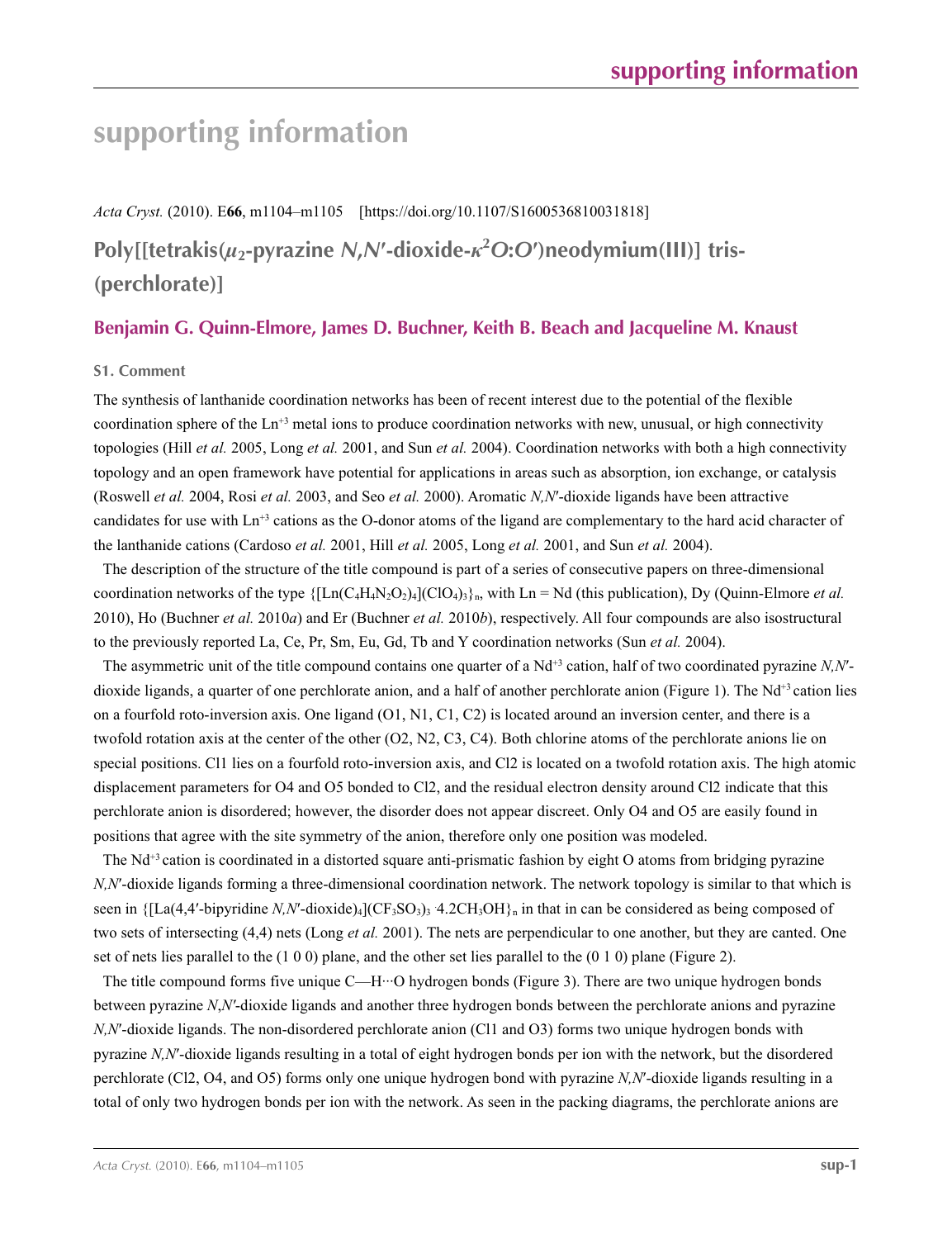located in two sets of channels (Figures 4 and 5). In channels that run perpendicular to the (0 0 1) plane only anions containing Cl2 are present. (Figure 4), but in the channels that run perpendiclar to the  $(1\ 1\ 0)$  plane the anions containing Cl1 and Cl2 alternate (Figure 5).

### **S2. Experimental**

Pyrazine *N,N*′-dioxide (0.025 g, 0.223 mmol) was dissolved in deionized water (1.5 ml) and methanol (1.5 ml). An aqueous solution of Nd(ClO<sub>4</sub>)<sub>3</sub> (0.240 ml of a 0.1167 *M* solution, 0.028 mmol) was diluted with methanol (0.760 ml) and  $CH_2Cl_2$  (2.5 ml). The pyrazine *N,N'*-dioxide solution was layered over the Nd(ClO<sub>4</sub>)<sub>3</sub> solution, and the two solutions were allowed to slowly mix. Rose colored block-like crystals formed upon the slow evaporation of the resultant solution.

### **S3. Refinement**

All H atoms were positioned geometrically and refined using a riding model with C—H = 0.95 Å and with  $U_{iso}(H) = 1.2$ times  $U_{eq}(C)$ .



**Figure 1**

The coordination environment of the  $Nd^{+3}$  cation in title compound with atom labels and 50% probability displacement ellipsoids. Hydrogen atoms have been omitted for clarity. Symmetry codes: (i)  $y+1/4$ ,  $x-1/4$ ,  $-z+3/4$ ; (ii)  $-y+3/4$ ,  $-x+3/4$ ,  $z+3/4$ ; (iii) -x+1, -y+1/2, z; (iv) -y+3/4, x-1/4, -z+1/4; (v) y+1/4, -x+3/4, -z+1/4; (vi) y+3/4, x-3/4, -z+1/4; (vii) -x+3/2,  $y+1/2$ ,  $-z+1/2$ ; (viii) x,  $-y+1$ ,  $-z+1/2$ .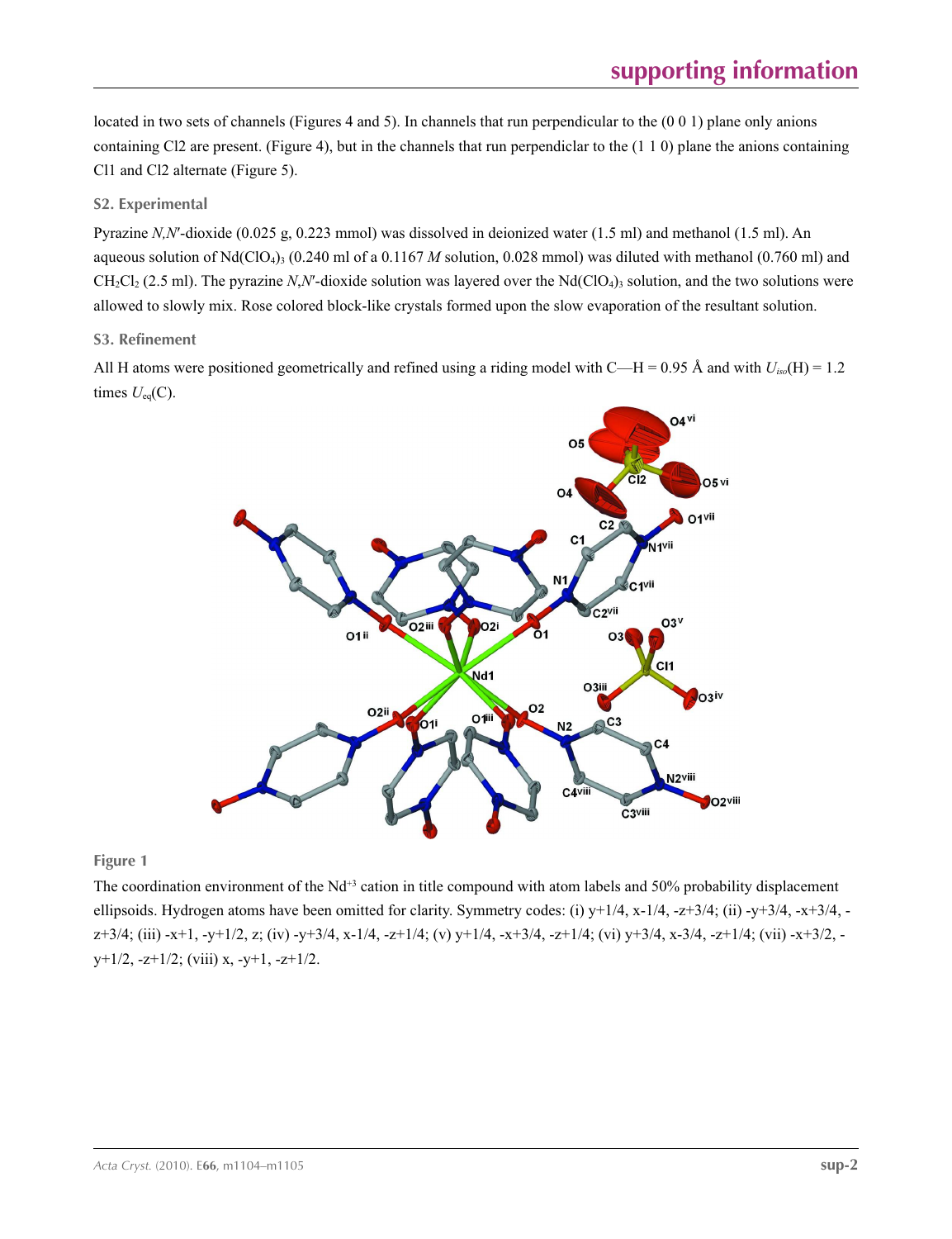

Schematic representation of the network topology seen in  $\{[Nd(C_4H_4N_2O_2)_4](ClO_4)_3\}_n$ . The net shown in red is parallel to the (1 0 0) plane, and the net shown in blue is parallel to the (0 1 0) plane.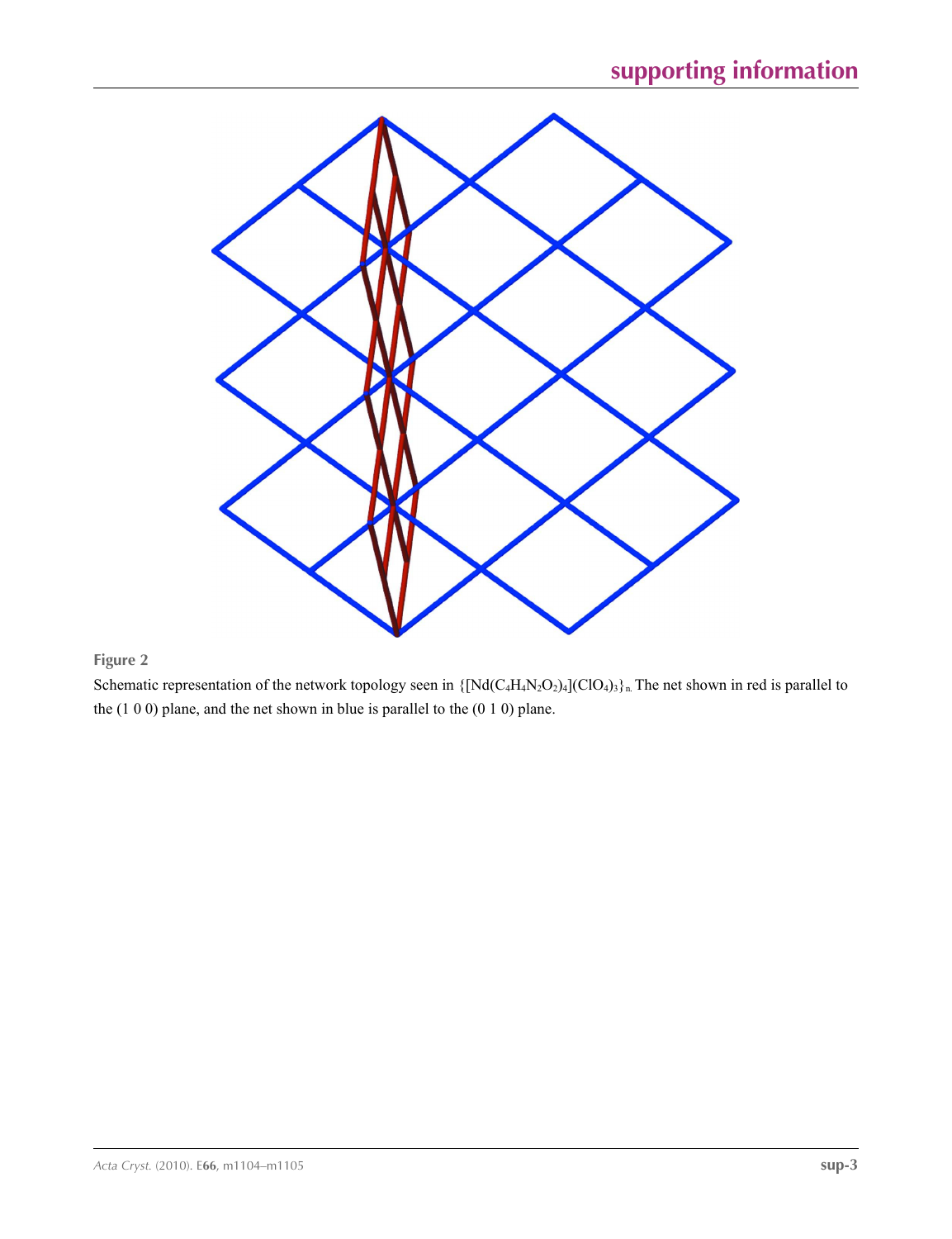

C—H···O hydrogen bonding interactions between pyrazine *N,N*′-dioxide ligands and between perchlorate anions and pyrazine *N,N*′-dioxide ligands. Hydrogen bonds are shown as dashed lines. Symmetry codes: (iv) -y+3/4, x-1/4, -z+1/4;; (vi) y+3/4, x-3/4, -z+1/4; (vii) -x+3/2, -y+1/2, -z+1/2 Color scheme: Nd: green, C: grey, H: white, N:blue, O: red, Cl: yellow.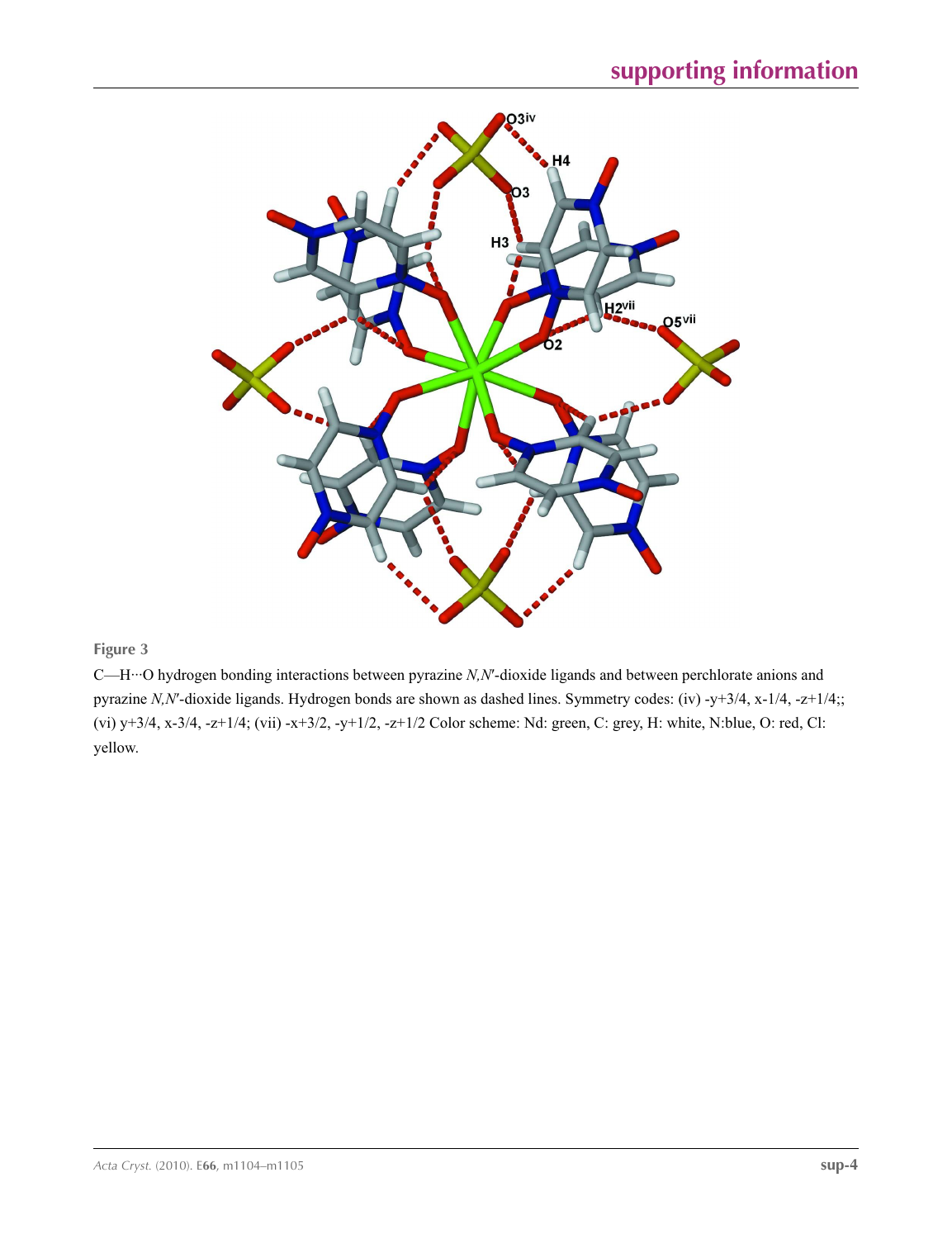

Packing of the title compound viewed perpendicular to the (0 0 1) with anions shown in ball and stick representation. In these channels there are only anions containing Cl2. Hydrogen atoms have been omitted for clarity. Color scheme: Nd: green, C: grey, H: white, N:blue, O: red, anions containing Cl1: orange, and anions containing Cl2: aqua.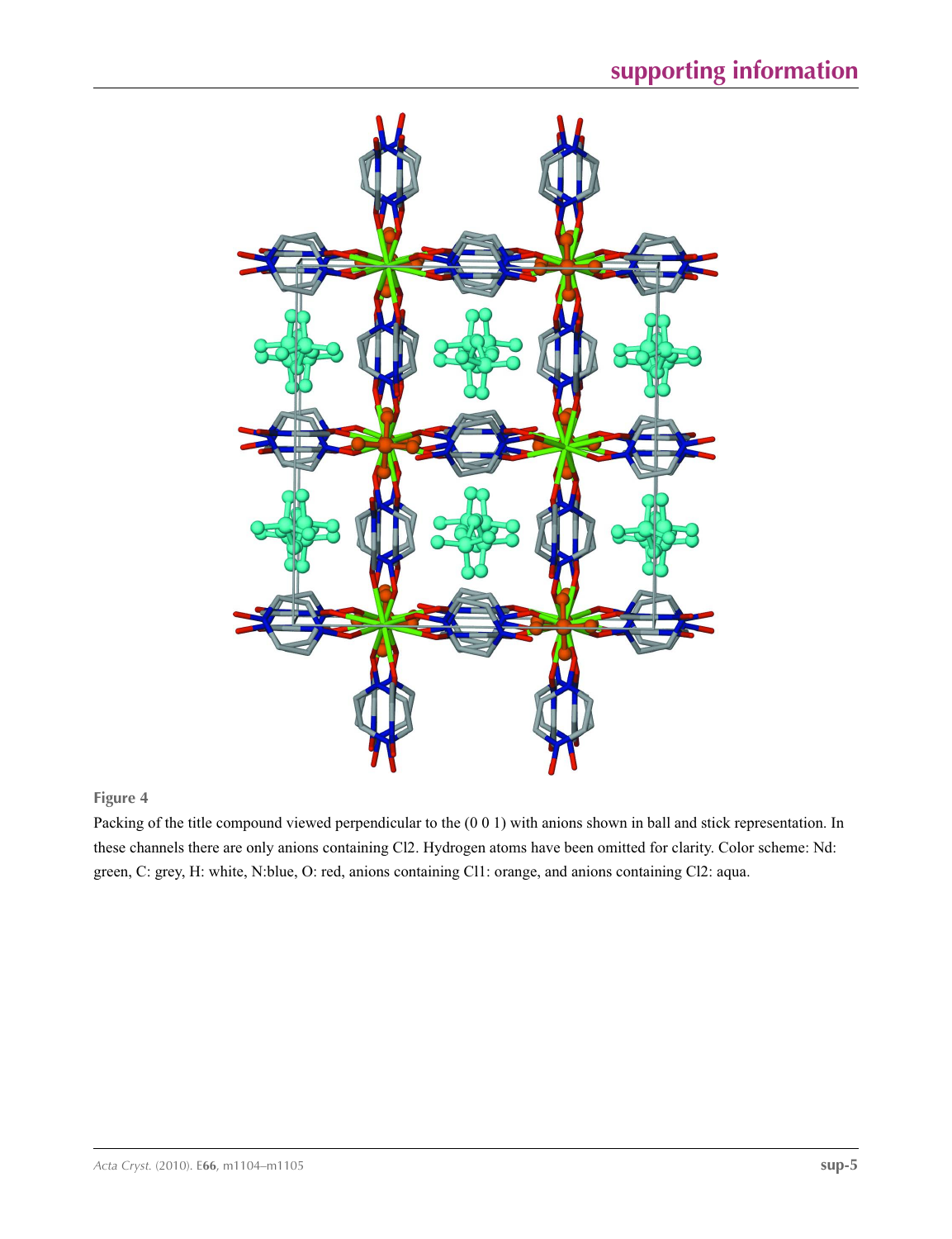

Packing of the title compound viewed perpendicular to the (1 1 0) plane with anions shown in ball and stick representation. The the perchlorate anions in these channels alternate between those containing Cl1 and Cl2. Hydrogen atoms have been omitted for clarity. Color scheme: Nd: green, C: grey, H: white, N:blue, O: red, anions containing Cl1: orange, and anions containing Cl2: aqua.

**Poly[[tetrakis(***µ***2-pyrazine** *N***,***N***′-dioxide-***κ***<sup>2</sup>** *O***:***O***′)neodymium(III)] tris(perchlorate)]** 

| Crystal data                                            |                                                     |
|---------------------------------------------------------|-----------------------------------------------------|
| $[Nd(C_4H_4N_2O_2)_4]$ (ClO <sub>4</sub> ) <sub>3</sub> | $D_x = 2.177$ Mg m <sup>-3</sup>                    |
| $M_r = 890.96$                                          | Mo Ka radiation, $\lambda = 0.71073$ Å              |
| Tetragonal, $I4_1/acd$                                  | Cell parameters from 15053 reflections              |
| Hall symbol: -I 4bd 2c                                  | $\theta$ = 2.6–30.5°                                |
| $a = 15.3804$ (4) Å                                     | $\mu$ = 2.32 mm <sup>-1</sup>                       |
| $c = 22.9843(12)$ Å                                     | $T = 100 \text{ K}$                                 |
| $V = 5437.1$ (3) Å <sup>3</sup>                         | Block, rose                                         |
| $Z = 8$                                                 | $0.23 \times 0.23 \times 0.18$ mm                   |
| $F(000) = 3512$                                         |                                                     |
| Data collection                                         |                                                     |
| Bruker SMART APEX CCD                                   | Absorption correction: multi-scan                   |
| diffractometer                                          | (SADABS; Bruker, 2001)                              |
| Radiation source: fine-focus sealed tube                | $T_{\text{min}} = 0.593$ , $T_{\text{max}} = 0.659$ |
| Graphite monochromator                                  | 30711 measured reflections                          |
| $\omega$ scans                                          | 2086 independent reflections                        |
|                                                         |                                                     |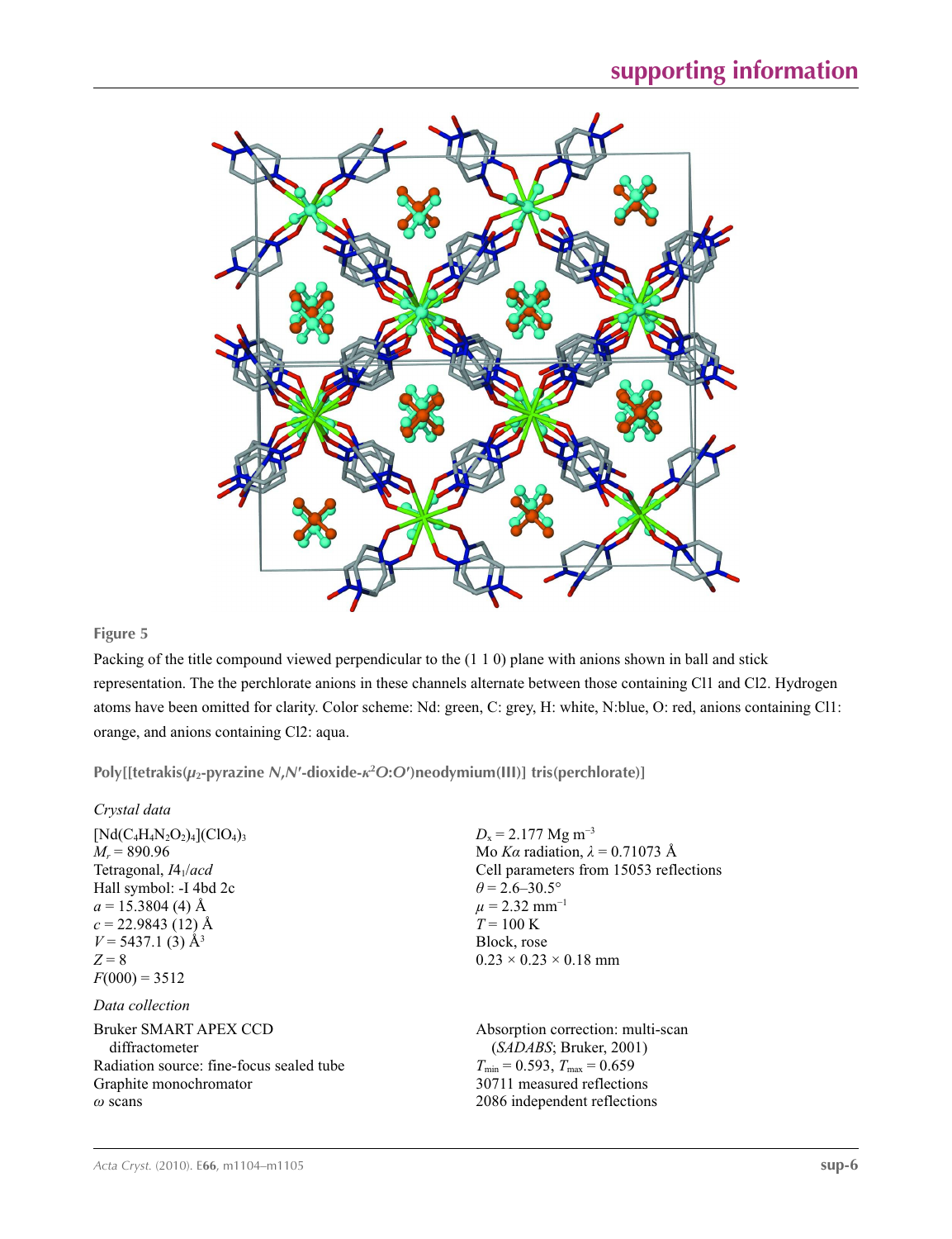| 1842 reflections with $I > 2\sigma(I)$                                  | $h = -21 \rightarrow 21$                          |
|-------------------------------------------------------------------------|---------------------------------------------------|
| $R_{\text{int}} = 0.024$                                                | $k = -21 \rightarrow 21$                          |
| $\theta_{\text{max}} = 30.5^{\circ}, \theta_{\text{min}} = 2.6^{\circ}$ | $l = -32 \rightarrow 32$                          |
| Refinement                                                              |                                                   |
| Refinement on $F^2$                                                     | Secondary atom site location: difference Fourier  |
| Least-squares matrix: full                                              | map                                               |
| $R[F^2 > 2\sigma(F^2)] = 0.038$                                         | Hydrogen site location: inferred from             |
| $wR(F^2) = 0.106$                                                       | neighbouring sites                                |
| $S = 1.10$                                                              | H-atom parameters constrained                     |
| 2086 reflections                                                        | $w = 1/[\sigma^2(F_0^2) + (0.0535P)^2 + 38.356P]$ |
| 110 parameters                                                          | where $P = (F_0^2 + 2F_c^2)/3$                    |
| 0 restraints                                                            | $(\Delta/\sigma)_{\text{max}}$ < 0.001            |
| Primary atom site location: structure-invariant                         | $\Delta\rho_{\rm max}$ = 2.27 e Å <sup>-3</sup>   |
| direct methods                                                          | $\Delta\rho_{\rm min} = -1.95$ e Å <sup>-3</sup>  |

#### *Special details*

**Geometry**. All esds (except the esd in the dihedral angle between two l.s. planes) are estimated using the full covariance matrix. The cell esds are taken into account individually in the estimation of esds in distances, angles and torsion angles; correlations between esds in cell parameters are only used when they are defined by crystal symmetry. An approximate (isotropic) treatment of cell esds is used for estimating esds involving l.s. planes.

**Refinement**. Refinement of  $F^2$  against ALL reflections. The weighted R-factor wR and goodness of fit *S* are based on  $F^2$ , conventional *R*-factors *R* are based on *F*, with *F* set to zero for negative  $F^2$ . The threshold expression of  $F^2 > \sigma(F^2)$  is used only for calculating *R*-factors(gt) *etc*. and is not relevant to the choice of reflections for refinement. *R*-factors based on *F*<sup>2</sup> are statistically about twice as large as those based on *F*, and *R*- factors based on ALL data will be even larger.

|                 | $\boldsymbol{x}$ | $\mathcal{Y}$ | z           | $U_{\rm iso}*/U_{\rm eq}$ |  |
|-----------------|------------------|---------------|-------------|---------------------------|--|
| Nd1             | 0.5000           | 0.2500        | 0.3750      | 0.00589(11)               |  |
| C <sub>11</sub> | 0.5000           | 0.2500        | 0.1250      | 0.0119(3)                 |  |
| Cl <sub>2</sub> | 0.72544(6)       | $-0.02456(6)$ | 0.1250      | 0.0319(3)                 |  |
| O <sub>1</sub>  | 0.59191(12)      | 0.21965(14)   | 0.29303(8)  | 0.0171(4)                 |  |
| O <sub>2</sub>  | 0.53338(14)      | 0.39686(12)   | 0.34324(8)  | 0.0168(4)                 |  |
| O <sub>3</sub>  | 0.57573(16)      | 0.24613(16)   | 0.16135(10) | 0.0277(5)                 |  |
| O <sub>4</sub>  | 0.6477(5)        | $-0.0172(6)$  | 0.1497(5)   | 0.191(4)                  |  |
| O <sub>5</sub>  | 0.7895(5)        | $-0.0023(6)$  | 0.1623(5)   | 0.180(5)                  |  |
| N1              | 0.66963(15)      | 0.23449(15)   | 0.27293(10) | 0.0141(4)                 |  |
| N2              | 0.52833(15)      | 0.44642(14)   | 0.29745(9)  | 0.0129(4)                 |  |
| C <sub>1</sub>  | 0.70832(17)      | 0.17377(17)   | 0.23897(11) | 0.0154(5)                 |  |
| H1              | 0.6797           | 0.1202        | 0.2315      | $0.018*$                  |  |
| C <sub>2</sub>  | 0.78886(16)      | 0.18959(17)   | 0.21540(11) | 0.0152(5)                 |  |
| H2              | 0.8155           | 0.1475        | 0.1910      | $0.018*$                  |  |
| C <sub>3</sub>  | 0.52715(18)      | 0.41238(16)   | 0.24314(11) | 0.0148(5)                 |  |
| H <sub>3</sub>  | 0.5264           | 0.3511        | 0.2380      | $0.018*$                  |  |
| C <sub>4</sub>  | 0.52702(18)      | 0.46617(16)   | 0.19547(11) | 0.0147(5)                 |  |
| H4              | 0.5260           | 0.4420        | 0.1574      | $0.018*$                  |  |

*Fractional atomic coordinates and isotropic or equivalent isotropic displacement parameters (Å<sup>2</sup>)*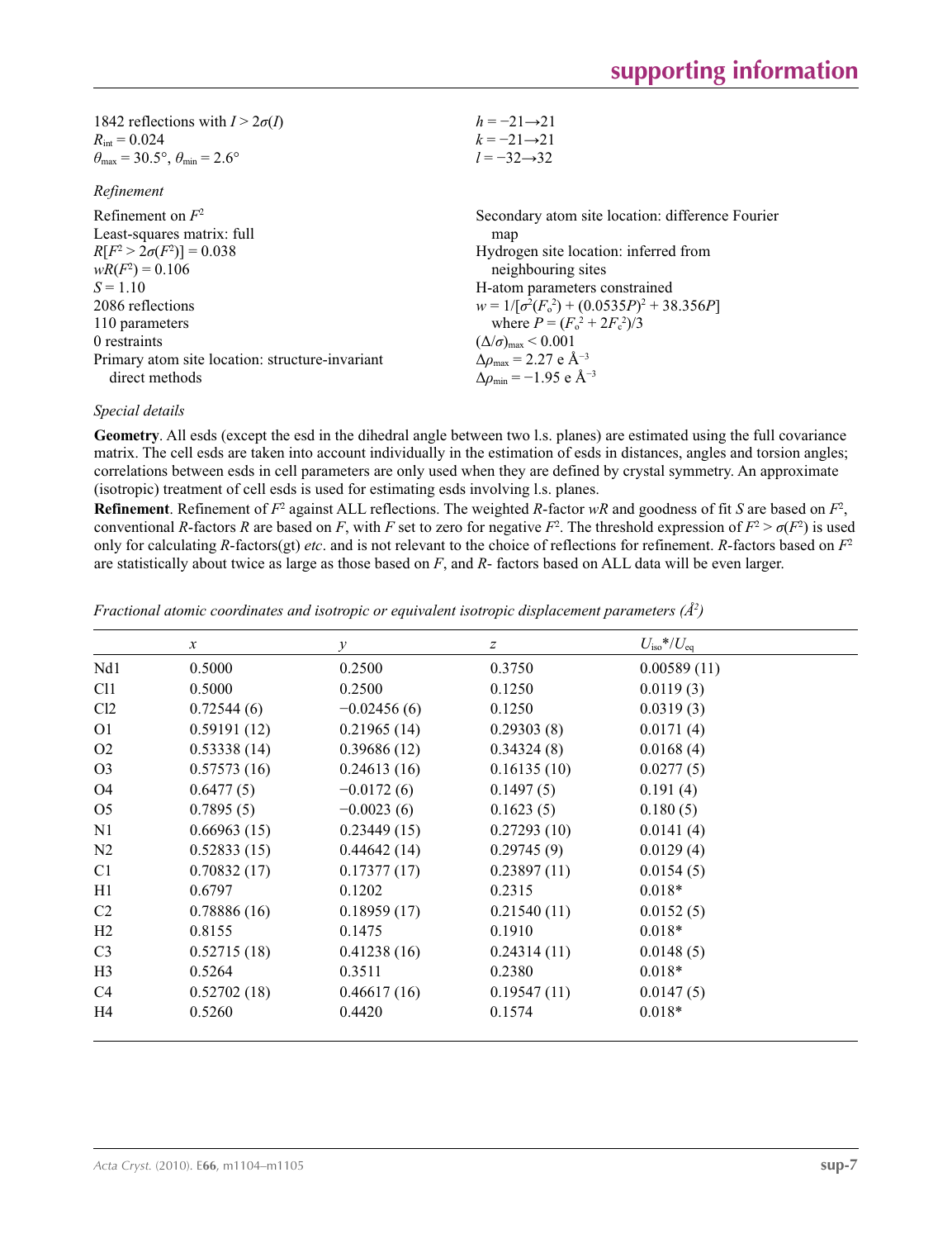# **supporting information**

|                | $U^{11}$    | $L^{22}$    | $\mathcal{L}^{\beta 3}$ | $U^{12}$      | $U^{13}$     | $U^{23}$     |
|----------------|-------------|-------------|-------------------------|---------------|--------------|--------------|
| Nd1            | 0.00627(13) | 0.00627(13) | 0.00511(16)             | $-0.00034(7)$ | 0.000        | 0.000        |
| Cl1            | 0.0146(4)   | 0.0146(4)   | 0.0065(6)               | 0.000         | 0.000        | 0.000        |
| Cl2            | 0.0304(4)   | 0.0304(4)   | 0.0349(6)               | $-0.0118(5)$  | 0.0035(3)    | $-0.0035(3)$ |
| O <sub>1</sub> | 0.0112(8)   | 0.0256(10)  | 0.0146(8)               | $-0.0032(7)$  | 0.0052(7)    | $-0.0036(7)$ |
| O <sub>2</sub> | 0.0283(10)  | 0.0114(8)   | 0.0107(8)               | $-0.0031(7)$  | $-0.0038(7)$ | 0.0049(6)    |
| O <sub>3</sub> | 0.0195(11)  | 0.0479(15)  | 0.0156(10)              | 0.0057(9)     | $-0.0054(8)$ | $-0.0033(8)$ |
| O4             | 0.085(5)    | 0.154(7)    | 0.335(12)               | $-0.015(4)$   | 0.138(7)     | $-0.028(7)$  |
| O <sub>5</sub> | 0.091(5)    | 0.130(6)    | 0.317(15)               | 0.007(4)      | $-0.066(7)$  | $-0.135(8)$  |
| N <sub>1</sub> | 0.0116(10)  | 0.0198(10)  | 0.0110(9)               | $-0.0011(8)$  | 0.0022(8)    | $-0.0013(8)$ |
| N <sub>2</sub> | 0.0160(10)  | 0.0117(9)   | 0.0111(9)               | 0.0000(8)     | $-0.0017(7)$ | 0.0028(7)    |
| C <sub>1</sub> | 0.0149(11)  | 0.0172(11)  | 0.0140(11)              | $-0.0008(9)$  | 0.0023(8)    | $-0.0029(9)$ |
| C <sub>2</sub> | 0.0135(11)  | 0.0188(12)  | 0.0132(10)              | 0.0000(9)     | 0.0013(8)    | $-0.0027(9)$ |
| C <sub>3</sub> | 0.0206(12)  | 0.0104(10)  | 0.0134(11)              | $-0.0018(9)$  | $-0.0019(9)$ | 0.0006(8)    |
| C <sub>4</sub> | 0.0209(12)  | 0.0114(10)  | 0.0118(10)              | $-0.0002(9)$  | $-0.0002(9)$ | 0.0006(8)    |
|                |             |             |                         |               |              |              |

*Atomic displacement parameters (Å2 )*

*Geometric parameters (Å, º)*

| $Nd1 - O1i$                          | 2.4012(18) | $Cl2$ — $O5$ <sup>vi</sup>               | 1.350(7)   |
|--------------------------------------|------------|------------------------------------------|------------|
| $Nd1 - O1ii$                         | 2.4012(18) | $O1 - N1$                                | 1.302(3)   |
| $Nd1 - O1$                           | 2.4012(18) | $O2 - N2$                                | 1.302(3)   |
| $Nd1 - O1$ <sup>iii</sup>            | 2.4012(18) | $N1 - C1$                                | 1.355(3)   |
| $Nd1 - O2i$                          | 2.4286(18) | $N1-C2$ <sup>vii</sup>                   | 1.358(3)   |
| $Nd1 - O2ii$                         | 2.4286(18) | $N2-C3$                                  | 1.354(3)   |
| $Nd1 - O2$                           | 2.4286(18) | $N2-C4$ <sup>viii</sup>                  | 1.354(3)   |
| $Nd1 - O2$ <sup>iii</sup>            | 2.4287(18) | $C1 - C2$                                | 1.374(3)   |
| $Cl1 - O3$                           | 1.435(2)   | $Cl - H1$                                | 0.9500     |
| $Cl1 - O3$ <sup>iv</sup>             | 1.435(2)   | $C2 - N1$ <sup>vii</sup>                 | 1.358(3)   |
| $Cl1 - O3$ iii                       | 1.435(2)   | $C2-H2$                                  | 0.9500     |
| $Cl1 - O3v$                          | 1.435(2)   | $C3-C4$                                  | 1.373(3)   |
| $Cl2$ — $O4$ <sup>vi</sup>           | 1.328(5)   | $C3-H3$                                  | 0.9500     |
| $Cl2$ -O4                            | 1.328(5)   | $C4 - N2$ <sup>viii</sup>                | 1.354(3)   |
| $Cl2 - O5$                           | 1.350(7)   | $C4 - H4$                                | 0.9500     |
|                                      |            |                                          |            |
| $O1^i$ -Nd $1$ - $O1^i$              | 76.62(10)  | $O3^{iv}$ —Cl1— $O3^{iii}$               | 109.83(10) |
| $O1^i$ —Nd $1$ — $O1$                | 147.62(10) | $O3 - Cl1 - O3$ <sup>v</sup>             | 109.83(10) |
| $O1^{ii}$ $-Md1$ $-O1$               | 112.75(10) | $O3^{\rm iv}$ —Cl1—O3 <sup>v</sup>       | 108.76(19) |
| $O1^i$ -Nd $1$ - $O1$ <sup>iii</sup> | 112.75(10) | $O3$ <sup>iii</sup> —Cl1—O3 <sup>v</sup> | 109.83(10) |
| $O1^{ii}$ -Nd1 - $O1^{iii}$          | 147.62(10) | $O4$ <sup>vi</sup> - $Cl2$ - $O4$        | 109.6(8)   |
| $O1 - Nd1 - O1$ <sup>iii</sup>       | 76.63(10)  | $O4$ <sup>vi</sup> —Cl2—O5               | 115.9(6)   |
| $O1^i$ —Nd $1$ — $O2^i$              | 79.66(7)   | $O4 - Cl2 - O5$                          | 111.4(7)   |
| $O1^{ii}$ —Nd $1$ — $O2^{i}$         | 73.01(7)   | $O4^{vi}$ - $Cl2$ - $O5^{vi}$            | 111.4(7)   |
| $O1 - Nd1 - O2i$                     | 74.30(6)   | $O4 - Cl2 - O5$ <sup>vi</sup>            | 115.9(6)   |
| $O1^{iii}$ $-Md1$ $-O2i$             | 137.92(6)  | $O5 - Cl2 - O5$ <sup>vi</sup>            | 91.8(11)   |
| $O1^i$ -Nd $1$ - $O2^{ii}$           | 73.01(7)   | $N1 - 01 - Nd1$                          | 141.71(16) |
| $O1^{ii}$ —Nd $1$ — $O2^{ii}$        | 79.66(7)   | $N2 - 02 - Nd1$                          | 140.80(15) |
|                                      |            |                                          |            |